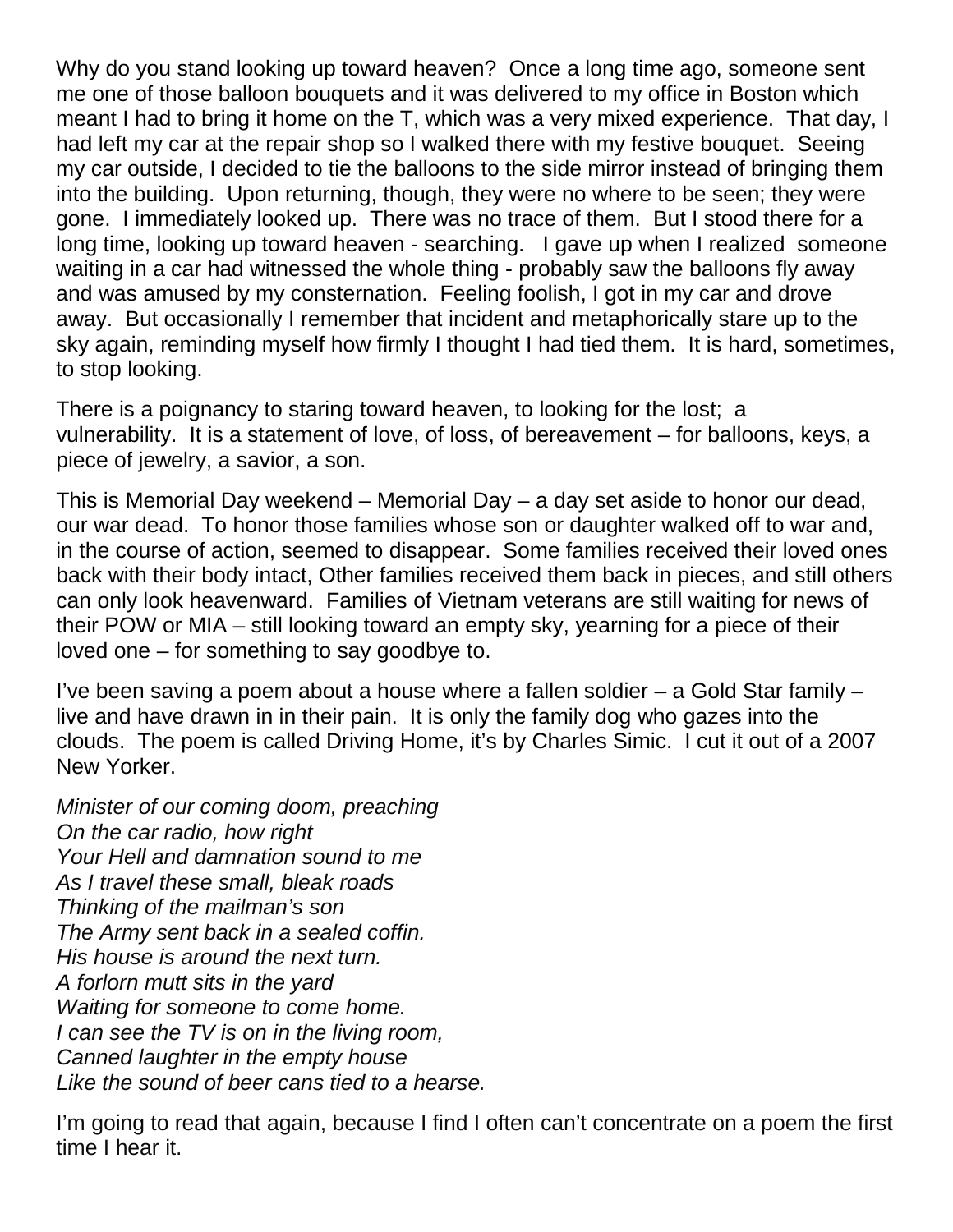It is hard sometimes to stop looking - to the sky, in an empty bedroom; It is hard sometimes to stop looking - to still your tail from hopeful wagging or stop your fist from angry shaking.

The disciples stood and stared into the clouds, what confusion they must have felt. Jesus has done this before. They don't know what to think. Will he be at the house when they get back? Will the women come running in again reporting that they had seen him? Like moviegoers when the lights come up and the credits roll, it is the end. They stand there trying to adjust their eyes. Christ knew that confusion would reign in the wake of his ascension so he sent two messengers to clear their eyes, to draw their gaze back to earth. Is this the end?

Those who know the story of Jesus' life, but not the story of Christ might think that this is the end. It is, for sure, the last encounter with the enfleshed Christ - three of the four gospels end with an account of his going away. They end with it, like a movie or a novel would.

And yet, the text we heard today, the text from Acts with the disciples staring at the clouds is the first chapter of Acts - an odd place to put an ending. The disciples certainly don't think it's the end. They have been waiting for the Kingdom of Israel to be restored to its former glory - and now, they think, must be the time. They badger him with questions about what's going to happen next, he silences them a bit harshly it is not for you to know times or seasons that the Father has set. "Aw. Gee." They were so looking forward to being on top for a change. But, Jesus will not leave them like this. He makes this promise - you will receive power when the Holy Spirit comes. There is work to be done and the Holy Spirit, my Spirit, will be with you as you do it. This is not the end.

And then, Jesus is lifted up and disappears into the clouds. Who could blame them for standing and staring heavenward. They haven't even had time to turn to one another and puzzle this out when Jesus' messengers nudge them back to earth; when Jesus' messengers remind them that Jesus will come again. That they don't need to stand there gazing upwards.

This moment, these few seconds, maybe minutes, when the disciples' focus is brought back to earth is one of the most important in our story, but we don't spend a lot of time on it. Many preachers will avoid it altogether giving next Sunday's Pentecost pride of place. But this moment, when the disciples return to Jerusalem with the Promise Jesus has made still in their ears --You will receive power when the Holy Spirit comes - - This moment between Jesus' departure and the arrival of the Holy Spirit on Pentecost, the disciples live in the promise - no longer gazing toward the heavens, but they are still watching and waiting. They are still a community ready for whatever happens to happen to them as a community.